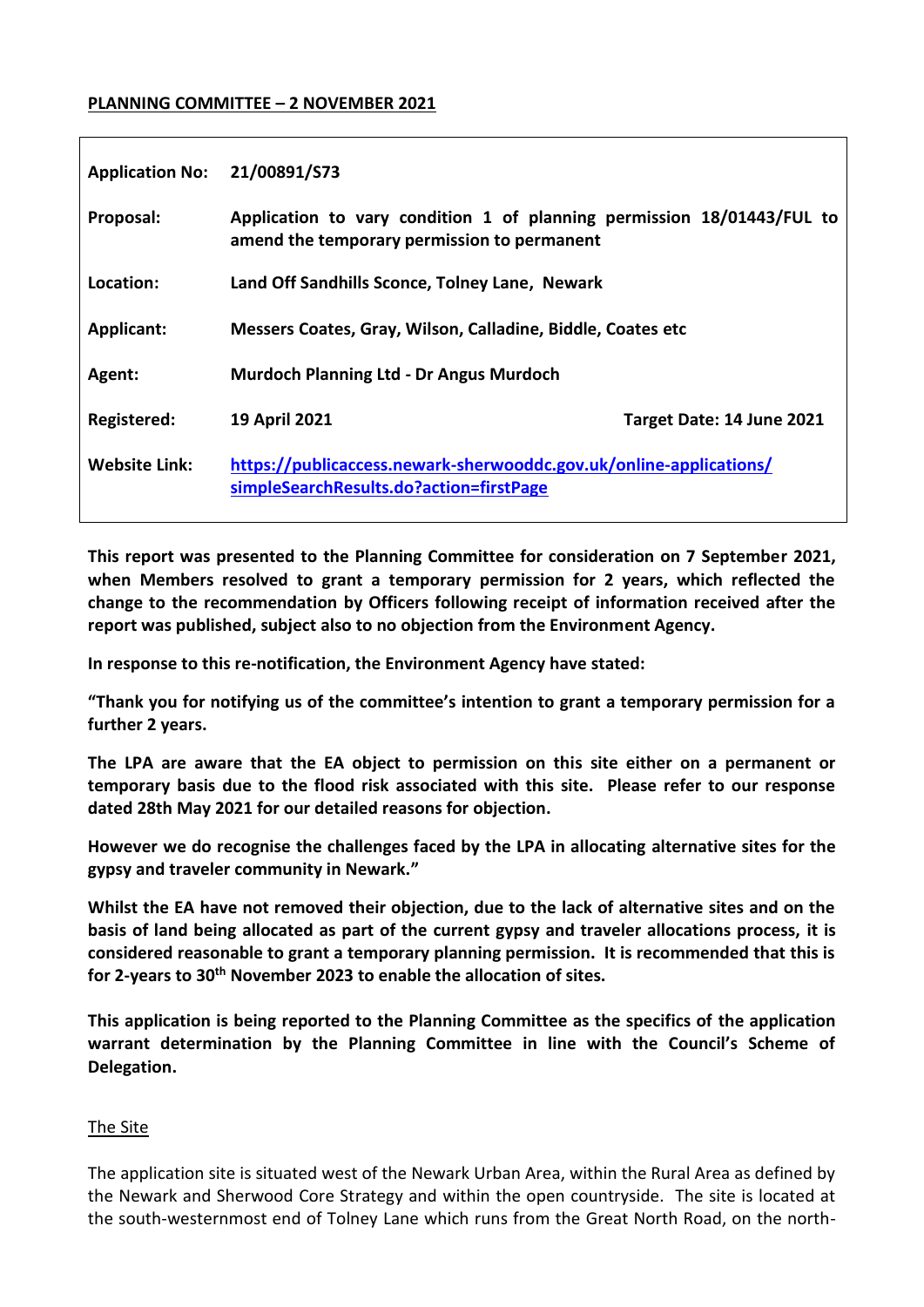west side of the River Trent and which leads to a dead end. The site, known as Green Park, is accessed from Tolney Lane via an access road through an existing Gypsy and Traveller site known as Hirrams Paddock, which has been extended to the south-west to serve this site. Green Park represents the final gypsy and traveller site at the south-western end of Tolney Lane.

The site measures 1.35 hectares in area, is roughly rectangular in shape and its authorised use is as a gypsy and traveller residential caravan site on a temporary basis. The site is sub-divided into 10 pitches, all served by a central roadway. There are open fields to the north-west and south-west of the site with a more recent gypsy and traveller site to the south-east.

Hedges define the north-west and south-east boundaries, which are protected by a Tree Preservation Order (11/00099/TPO) and the Old Trent Dyke forms the south-western boundary of the application site.

The majority of the site is within Flood Zone 3b on the Environment Agency's flood maps, which means it is at the highest risk of fluvial flooding, and is defined as being within the functional floodplain. Parts of Tolney Lane itself, the only access to and from the site, are also at high risk of flooding from the River Trent, with low points that are liable to flood before the site itself.

Tolney Lane accommodates a large gypsy and traveller community providing approx. 300 pitches.

## Relevant Site History

## **18/01443/FUL**

Application for the variation of condition 1, to make the temporary permission permanent, attached to planning permission 12/00562/FUL granted on appeal at Plots 1-10 Green Park, Tolney Lane (PI Ref: APP/B3030/C/12/2186072 and APP/B3030/A/12/2186071) (Change of use from paddock to gypsy and traveller residential caravan site - retrospective). Temporary permission was extended for a further 3 years until 30 Nov 2021.

### **17/00954/FUL**

Removal of part of condition 1 attached to planning permission 12/00562/FUL (Change of use from paddock to gypsy and traveller residential caravan site) to allow the site to be permanent, refused 02.07.2018 by Planning Committee for the following reason:

"The proposed development represents highly vulnerable development that would be located within Flood Zone 3b and therefore would be inappropriate and should not be permitted in accordance with the National Planning Policy Framework and the PPG. The NPPF states that all development should be directed towards areas at lower risk of flooding. When temporary permission was first granted on this site there were no available Gypsy & Traveller sites in areas at lower risk of flooding. Whilst the Local Planning Authority cannot currently demonstrate a five year supply of pitches, the shortfall of 2 pitches is not considered significant or severe. The purpose of granting temporary consent was to cater for the applicant's immediate accommodation needs whilst allowing for the possibility of identifying other sites at lesser risk of flooding. The temporary consent still has almost 8 months to run (up to 30th September 2018) and the Authority is pro-actively pursuing the identification of a suitable site to meet future gypsy and traveller needs within, or adjoining, the Newark Urban Area. Although there would be some social and economic factors which would weigh in favour of the proposal it is not considered that these, in combination with the supply position, are sufficient to outweigh the severe flood risk and warrant the granting of permanent consent.

In the opinion of the Local Planning Authority, to allow permanent occupation of the site at such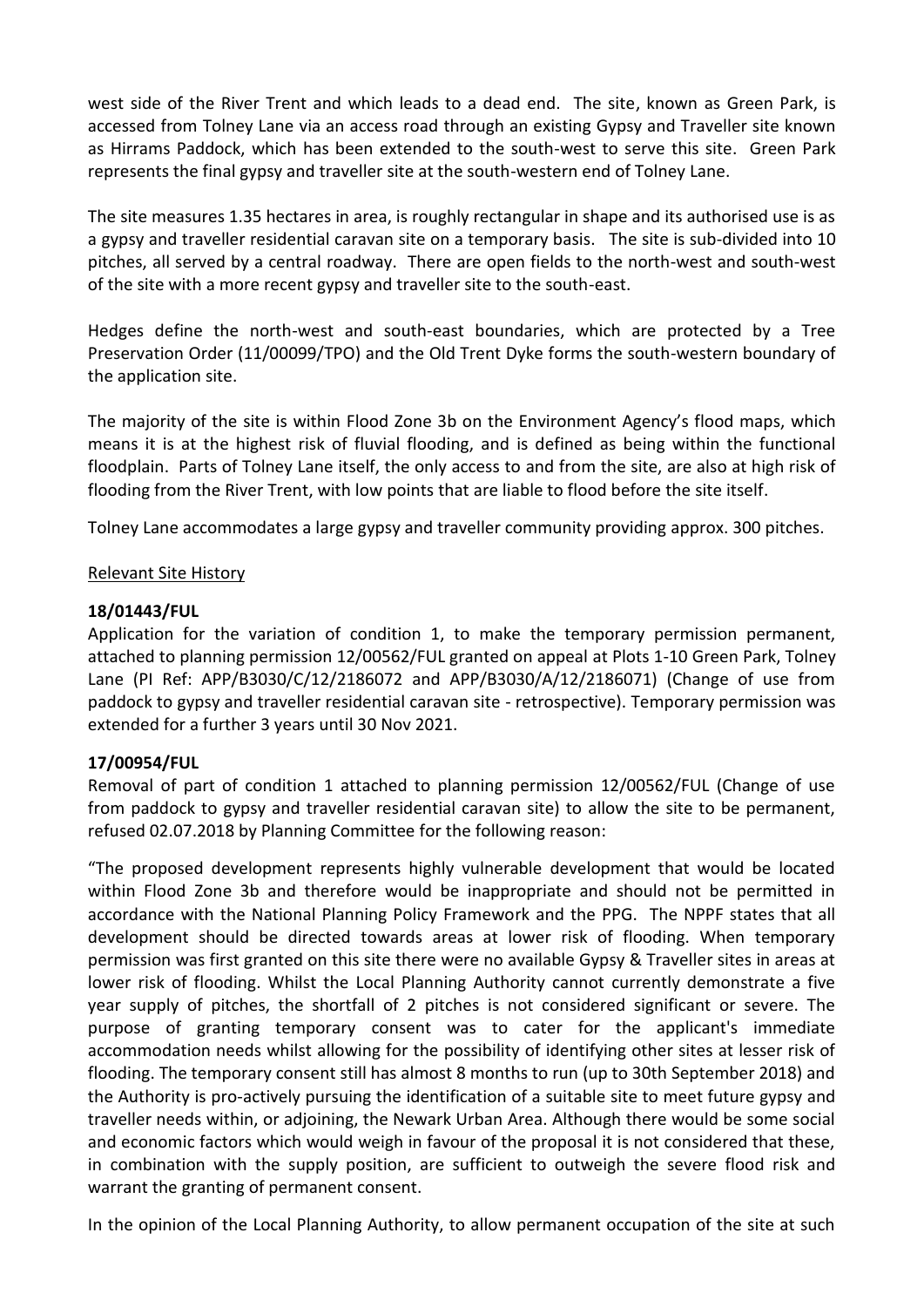high risk of flooding would therefore place both the occupants of the site and members of the emergency services at unnecessary risk and be contrary to the National Planning Policy Framework and the Planning Practice Guidance, Core Policies 5 and 10 of the Newark and Sherwood Core Strategy and Policy DM5 of the Allocations and Development Management DPD."

## **14/01640/FULM**

Remove/Vary conditions 5 and 6 attached to the planning permission granted on appeal at Plots 1- 10 Green Park, Tolney Lane (PI Ref: APP/B3030/C/12/2186072 and APP/B3030/A/12/2186071; NSDC Ref: 12/00562/FUL). Condition 5 required the removal of all solid walls and close boarded timber fences from site and replacement with post and rail fences within 3 months of the date of the permission and Condition 6 required the ground level within Pitch 8 to be reduced within 3 months of the permission. This application was refused by Planning Committee 18.12.2015 on grounds of failure to demonstrate it would result in no increased flood risk.

## **12/00562/FUL**

Change of use from paddock to gypsy and traveller residential caravan site (retrospective), refused by Planning Committee 12.10.2012 on grounds of impact on flood risk, harm to open countryside and prematurity. Following an extensive Public Inquiry the Inspector resolved 10.06.2014 to grant temporary planning permission for 5 years until 30 September 2018 (PI Ref: APP/B3030/C/12/2186072 and APP/B3030/A/12/2186071).

### The Proposal

Planning permission is sought to vary Condition 1 attached to the current permission under reference 18/01443/FUL to allow the gypsy and traveller use to become permanent rather than continue on a temporary basis.

### Condition 1 states:

"The use hereby permitted shall be carried on only by the following and their resident dependents:

- Steven and/or Cherylanne Coates;
- Adam and/or Florence Gray
- Zadie Wilson (soon to be Knowles) and/or Joe Knowles
- Danny and/or Marie Knowles
- Richard and/or Theresa Calladine
- Edward and/or Margaret Biddle
- Steven and/or Toni Coates and Peter Jones
- Amos and/or Jaqueline Smith
- John and/or Kathy Hearne
- Susie and/or Billy Wiltshire

And shall be for a limited period being the period up to 30 November 2021, or the period during which the land is occupied by them, whichever is the shorter. When the land ceases to be occupied by those named in this condition 1, or on 30 November 2021, whichever shall first occur, the use hereby permitted shall cease and all caravans, materials and equipment brought on to the land, or works undertaken to it in connection with the use shall be removed and the land restored to its condition before the development took place in accordance with a scheme approved under condition 7 hereof.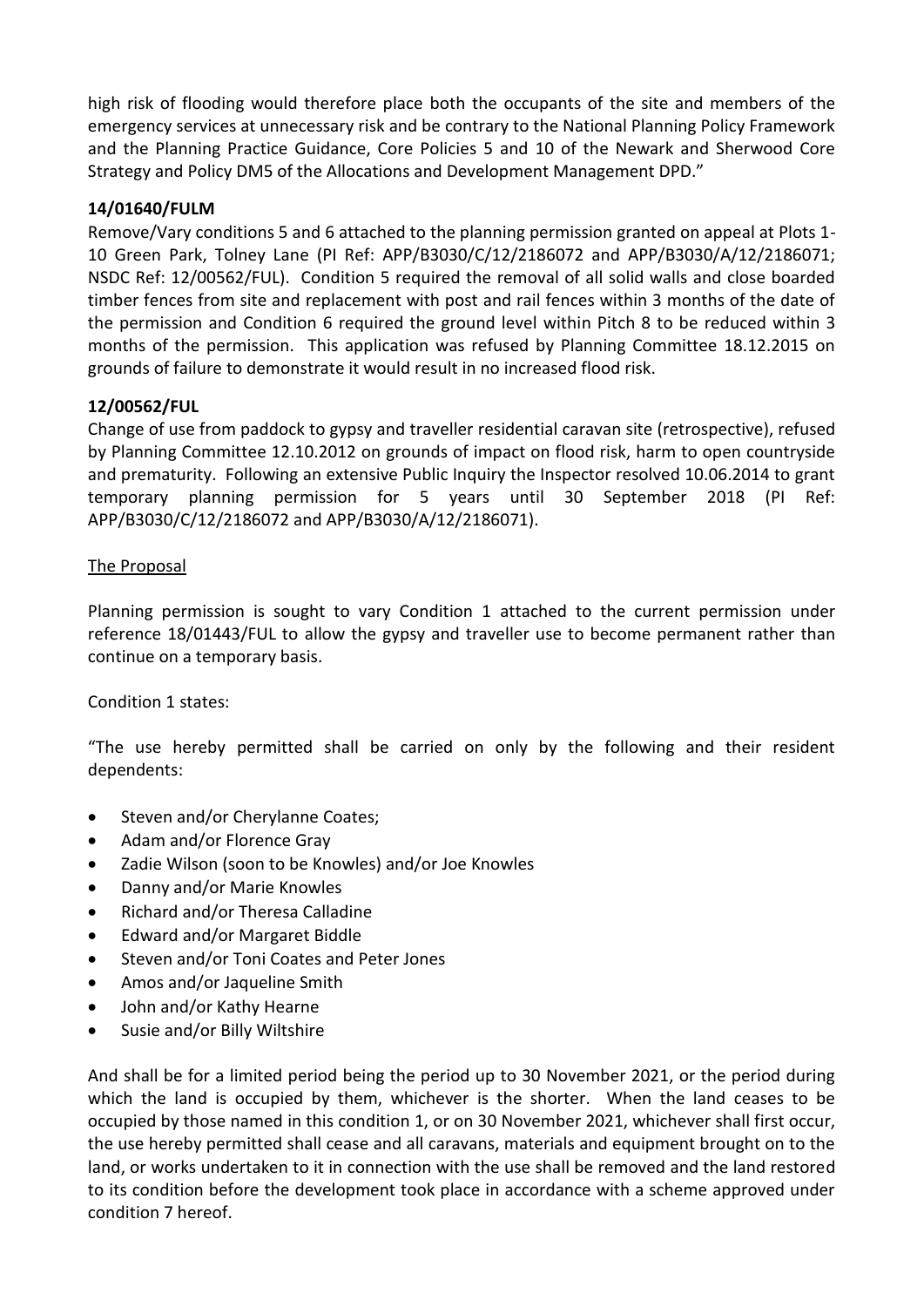Reason: In the recognition of the current need for gypsy and traveller sites within the district and to allow for further assessment of alternative sites to meet this need including sites at less risk of flooding in accordance with the aims of Core Policy 10."

In support of the application the agent has submitted the following comments:-

*"As you know the site has been occupied without any problems since 2013 and has been subject to a series of temporary consents, the most recent of which was approved by your authority in 2018. In the Officer's Report for that application it states:*

*"The Inspector examining the Amended Core Strategy has reached the view, as set out in posthearing note 4 (issued 8 May 2018), that "the GTAA is very likely to have underestimated need which means that the number of pitches set out in Draft Core Policy 4, which is based on the GTAA is insufficient."*

*This is enlarged upon later in that Report as follows:*

*"Whilst as a result of the Amended Core Strategy examination the precise level of need cannot be currently defined it is clear is that there is unmet need. Given the circumstances it is also the case that the Council is unable to demonstrate a five year supply of sites. Therefore the contribution the proposals would contribute towards meeting future need and the current supply position ought to weigh heavily in their favour.*

*Whilst the Plan Review will result in the need for a new GTAA to be carried out in the short term (over the next 2 years) and subsequent site allocations (in the forthcoming DPD) being based on the new GTAA, the current level of need cannot be accurately calculated. However, what is clear is that it will result in an identification of unmet need (precise quantum yet to be identified) and in determining this application now appropriate weight must be afforded to this consideration in favour of the application. In addition to an unmet need, there are currently no other sites with planning permission, and no allocated sites identified and consequently the Council does not have a five year supply of sites. This weighs heavily in support of this proposal."*

### *The Report concluded:*

*"The recommendation to Members is that a further temporary permission be granted for a further 3 year period, to allow the applicant's immediate accommodation needs to continue to be met, whilst the extent of future need is quantified and more appropriate land identified through the Development Plan process. This would tie in with the Allocations and Development Management DPD which is forecast for adoption in November 2020."*

*The reason only a temporary rather than a permanent permission was granted was because unmet*  [need] *was still unquantified at that time and therefore flood risk was considered to outweigh that unquantified need. Since then, the 2020 GTAA has been published in June of this year (attached) which discloses a substantial level of unmet need of some 169 pitches. This means that need is now quantified. No alternative sites have been identified and no allocations made to meet these considerable needs. Each of these factors attract substantial weight.*

*In terms of flood risk, since the 2018 permission, the Applicants' Flood Risk expert Ian Walton and I*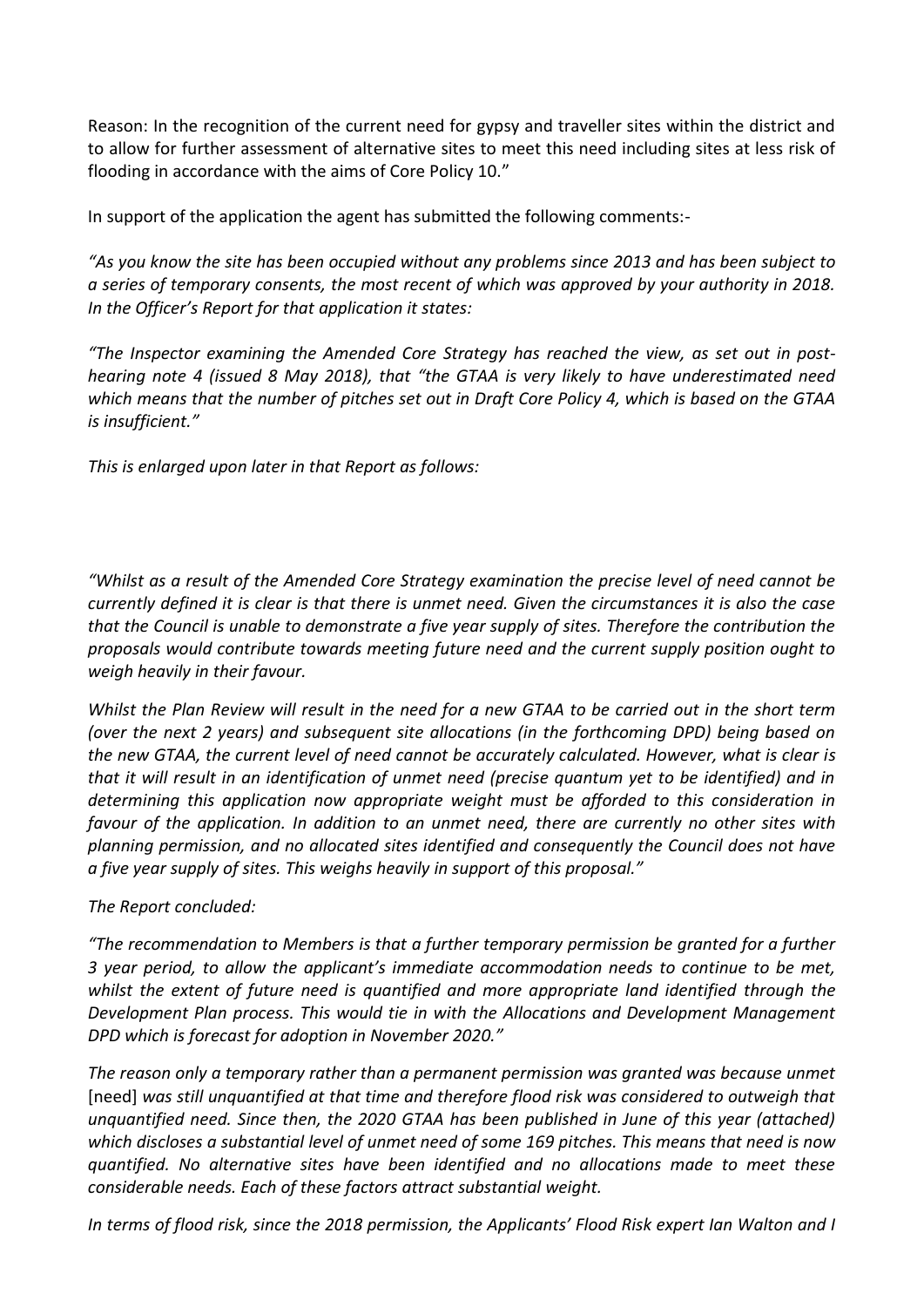*were involved in an Appeal for a Travellers site that was, like here, located in FZ3b (that site was also in the Green Belt) and where mitigation was by way of evacuation (as proposed here since 2014). I attach that Appeal Decision dated January 2020 from which you will see that the Secretary of State granted a permanent, non-personal planning permission. Need in that case was for just 21 pitches, unlike the 169 pitches required in Newark.*

*It is therefore now clear that the material considerations have changed significantly since the 2018 approval:* 

- *1. Need was unquantified in 2018; the 2020 GTAA establishes an unmet need of 169 pitches;*
- *2. The 2018 Report indicated that allocations to meet need would be in place by November 2020; currently (April 2021) no such allocations have been made;*
- *3. The position in 2018 was that flood risk outweighed an unquantified need; there is recent authority from the Secretary of State that Traveller sites can be permanently located in FZ3b.*

*This is a well-run site of long-standing that that the Officer's Report accepts is in a sustainable location. In the 6 years the site has been occupied, the residents have become part and parcel of the local community and have demonstrated by their actions that they are good neighbours. Approving this application would resolve the accommodation needs of 10 Traveller families on a Previously Developed Site, whilst reducing unmet need and making a meaningful contribution to the required 5 year supply.* 

*For all these reasons, the proposal should be supported by the Council."*

As this represents a Section 73 application, no plans or Flood Risk Assessment have been submitted with the application as reliance will be made on those submitted under reference 12/00562/FUL. The Inspector commented on the FRA's submitted with the original application stating:- *"It is common ground that the 2 FRA's submitted with the application the subject of the appeal D were inadequate. For the Environment Agency (EA), Mr Andrews pointed out that the submitted FRA's did not: analyse the flood risk from the adjacent Old Trent Dyke; identify mitigation measures to take account of works undertaken on site; or analyse the hazards associated with the access and egress route, with input from the emergency services. I still do not have a document which constitutes a FRA approved by the EA and that is an additional breach of the requirements of the Framework, PPG and CS. However, during the course of this inquiry, I have heard a considerable amount of expert evidence on behalf of the appellants and the EA regarding flood risks and it falls to me to consider the risks on that basis."* On this basis, the Inspector sought to rely wholly on site evacuation following a Flood Alert warning from the Environment Agency.

This application submission has been supported by a copy of an appeal decision for Horton Road, Datchet dated 23 January 2020 (link to access attached to Background Papers listed at the end of this report).

# Departure/Public Advertisement Procedure

Occupiers of 8 properties have been individually notified by letter.

# **Planning Policy Framework**

# **The Development Plan**

**Newark and Sherwood Amended Core Strategy DPD (adopted March 2019)**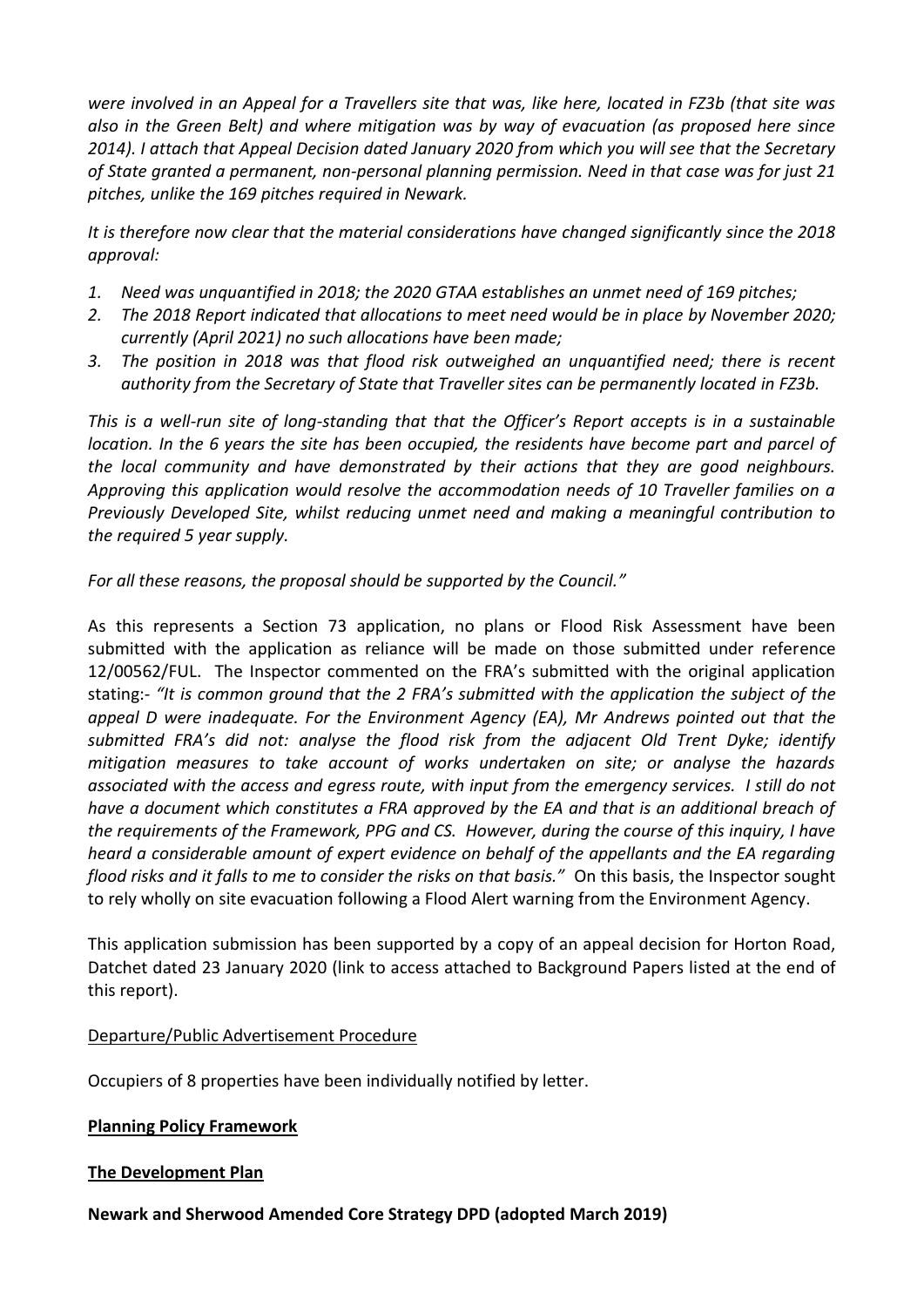Spatial Policy 1 : Settlement Hierarchy Spatial Policy 3 : Rural Areas Spatial Policy 7 : Sustainable Transport Core Policy 4 : Gypsies & Travellers – New Pitch Provision Core Policy 5 : Criteria for Considering Sites for Gypsy & Travellers and Travelling Showpeople Core Policy 9 : Sustainable Design Core Policy 10 : Climate Change Core Policy 13 : Landscape Character

# **Allocations & Development Management DPD (adopted July 2013)**

Policy DM5 – Design Policy DM8 – Development in the Open Countryside Policy DM12 – Presumption in Favour of Sustainable Development

## **Other Material Planning Considerations**

- National Planning Policy Framework 2021
- Planning Practice Guidance (on-line resource)
- Planning Policy for Traveller Sites August 2015

When determining planning applications for traveller sites, this policy states that planning permission must be determined in accordance with the Development Plan unless material considerations indicate otherwise. The Government's overarching aim is to ensure fair and equal treatment for travellers, in a way that facilities their traditional and nomadic way of life while respecting the interests of the settled community.

Applications should be assessed and determined in accordance with the presumption in favour of sustainable development and the application of specific policies within the NPPF and this document (Planning policy for traveller sites).

This document states that the following issues should be considered, amongst other relevant matters:

- o Existing level of local provision and need for sites;
- o The availability (or lack) of alternative accommodation for the applicants;
- o Other personal circumstances of the applicant;
- o Locally specific criteria used to guide allocation of sites in plans should be used to assess applications that come forward on unallocated sites;
- $\circ$  Applications should be determined for sites from any travellers and not just those with local connections.

The document goes on to state that local planning authorities should strictly limit new traveller site development in open countryside that is away from existing settlements or outside areas allocated in the development plan and sites in rural areas should respect the scale of, and do not dominate the nearest settled community, and avoid placing an undue pressure on local infrastructure.

**Annex 1** of this policy provides a definition of "gypsies and travellers" which reads:-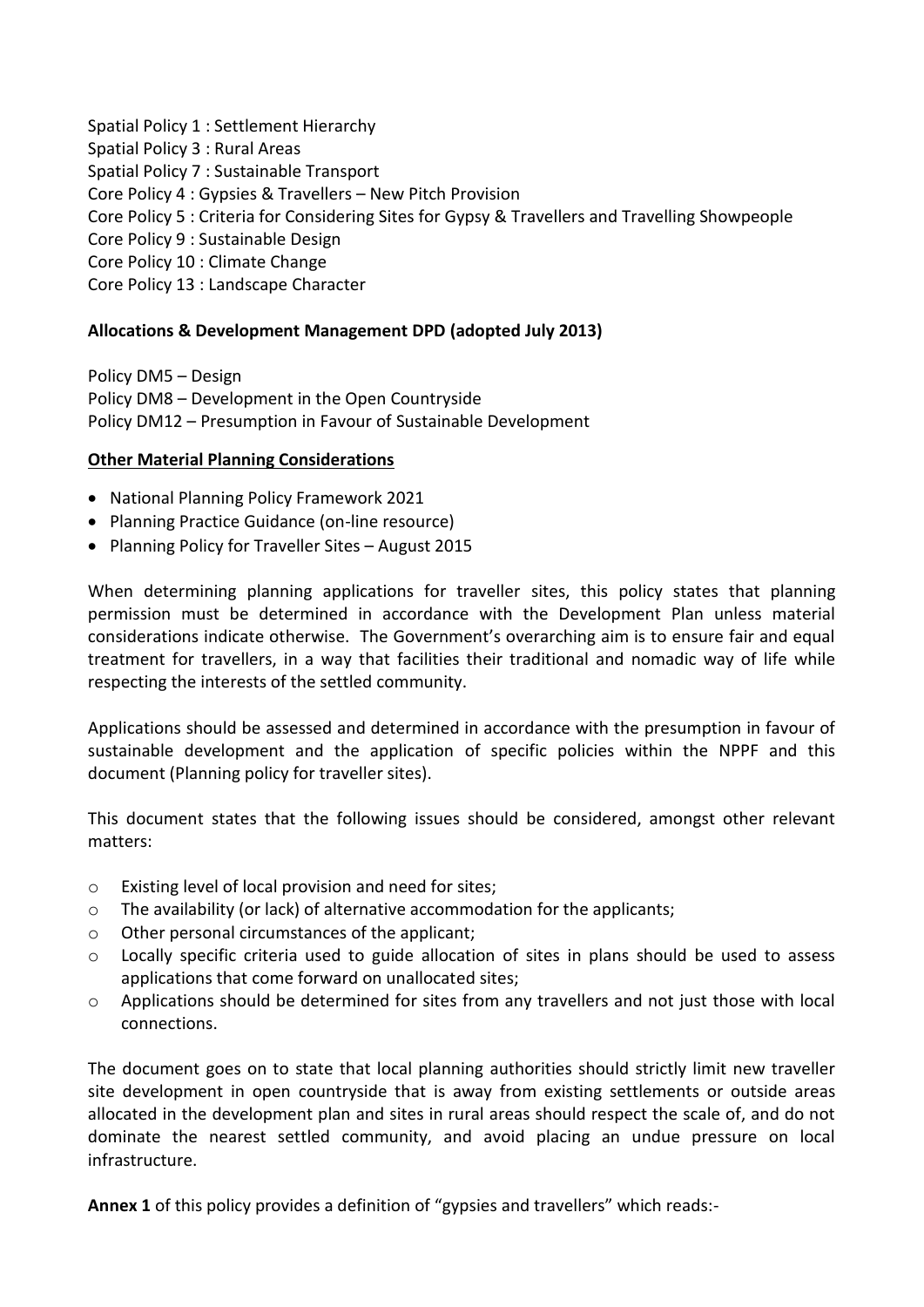"Persons of nomadic habit of life whatever their race or origin, including such persons who on grounds of their own or their family's or dependents' educational or health needs or old age have ceased to travel temporarily, but excluding members of an organized group of travelling showpeople or circus people travelling together as such."

- Newark and Sherwood Gypsy and Traveller Accommodation Assessment, 2020
- Emergency Planning Guidance produced by the Nottingham and Nottinghamshire Local Resilience Forum (August 2017)

This document states: "New developments in flood risk areas must not increase the burden on emergency services. The Emergency Services are in heavy demand during flood incidents. The Fire and Safety Regulations state that "people should be able to evacuate by their own means" without support and aid from the emergency services. The emergency services and local authority emergency planners may object to proposals that increase the burden on emergency services."

"New development must have access and egress routes that allow residents to exit their property during flood conditions. This includes vehicular access to allow emergency services to safely reach the development during flood conditions. It should not be assumed that emergency services will have the resource to carry out air and water resources during significant flooding incidents; therefore safe access and egress routes are essential…..

The emergency services are unlikely to regard developments that increase the scale of any rescue as being safe…"

### Consultations

**Newark Town Council –** "It was AGREED to OBJECT to this application on the same grounds as put forward in 2012:

'The Committee OBJECT to this application on the grounds that the area is prone to flooding and is a further extension to the wash land'."

**Environment Agency – "**We wanted to point out that since the previous application in November 2018 there has been no change in flood risk/modelling information or policy and therefore we would like to re-iterate our previous response:

We object to the proposed development as it falls within a flood risk vulnerability category that is inappropriate to the flood zone in which the application site is located. The application is therefore contrary to the National Planning Policy Framework (NPPF) and its associated planning practice guidance (PPG).

The PPG classifies development types according to their vulnerability to flood risk and provides guidance on which developments are appropriate within each flood zone. This site lies within flood zone 3a, which is land defined by the PPG as having a high probability of flooding. The development is classed as highly vulnerable in accordance with table 2 of the flood zones and flood risk tables of the planning practice guidance. Tables 1 and 3 make it clear that this type of development is not compatible with this flood zone and therefore should not be permitted.

Furthermore, we object to this application because it fails the second part of the flood risk exception test. The NPPF and PPG clearly state that change of use applications, where the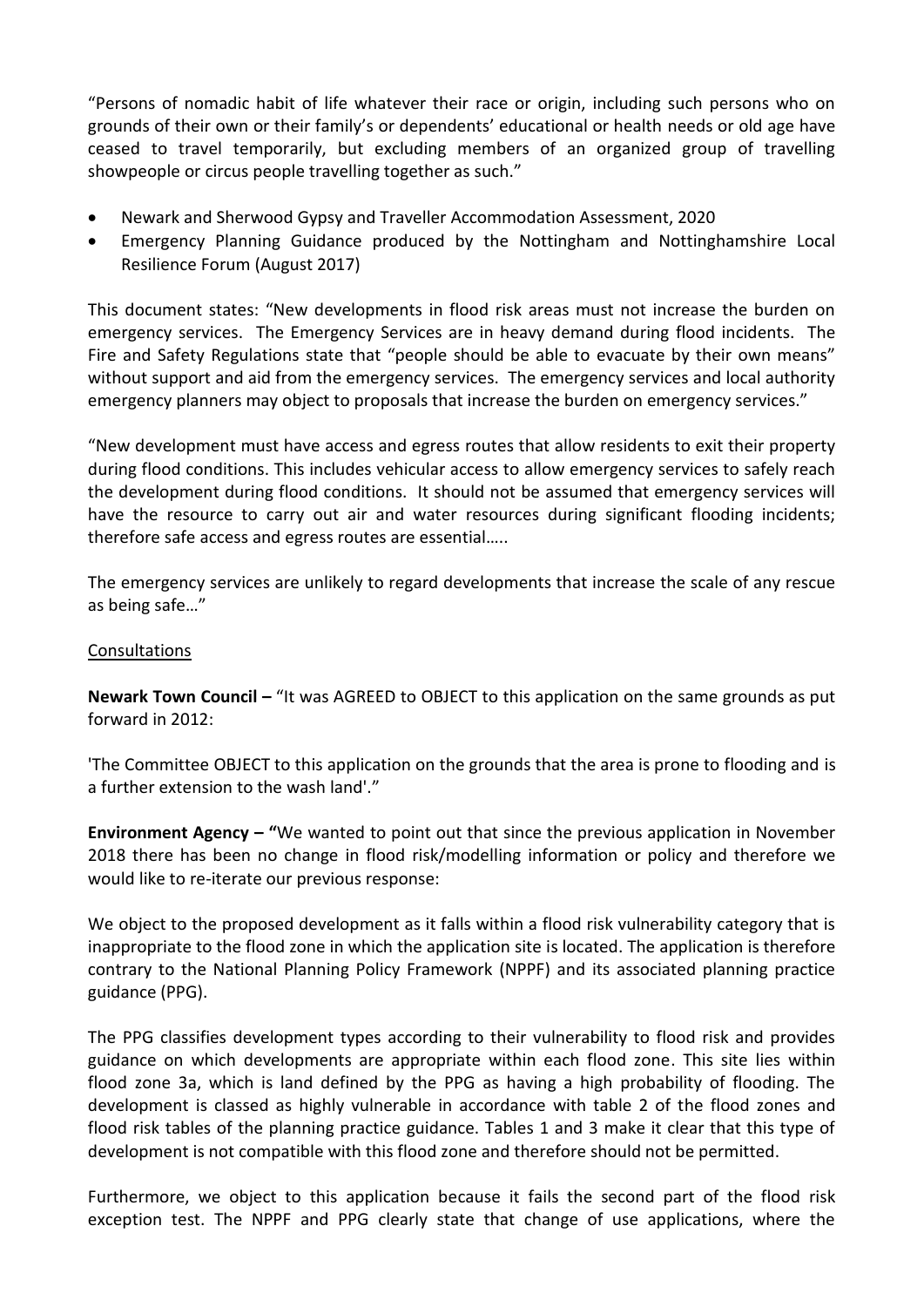proposed use is a caravan site, are not exempt from application of the exception test. The NPPF makes it clear that both elements of the exception test must be passed for development to be permitted. Part 2 of the test requires the applicant to demonstrate, via a site-specific flood risk assessment (FRA), that the development will be safe, without increasing flood risk elsewhere. Where possible, the development should reduce flood risk overall.

In this instance the developer's FRA fails to:

- demonstrate that the development is 'safe';
- demonstrate the provision of safe access and egress routes.

## **Flood risks to the site**

We would like to take this opportunity to highlight the risks to the site should a flood event occur. We ask that you present this information to planning committee so they are fully aware of the current day risks to the site, and even more importantly, the increased risks associated with climate change. It is our opinion that whilst climate change does not need to be considered or mitigated for temporary planning permissions, it is vitally important that the increased flood levels associated with climate change are considered and mitigated against for permanent permissions. This is essential given the much longer lifetime associated with permanent developments. It is our opinion that committee need to be fully aware of this when reaching a decision.

The flood depths that would impact this site during various flood events, according to our modelled data, are set out below. Given the highly vulnerable nature of the proposed development, you may wish to consider the flood depths arising from the 1 in 1000 year event:

- The site could flood to a level of 12.61mAOD during a 1 in 1000 year event, which equates to flood depths of up to 1.03m.
- The site could flood to a level of 12.34mAOD during a 1 in 100 year 20% climate change event, which equates to flood depths of up to 0.77m;
- The site could flood to a level of 12.15mAOD during a 1 in 100 year event, which equates to flood depths of up to 0.59m;
- The site does not get flooded during a 1 in 20 year event.

Furthermore, it is worth noting that these flood depths are those which are shown to impact the site itself, the depths increase significantly when you look at the proposed access and egress route known as Tolney Lane.

In terms of mitigation, the development is proposing to rely solely on flood warning and evacuation planning; there are no proposals to raise land, and there are no proposals to raise the touring caravans themselves. There are no innovative proposals to reduce flood risk to the development and future occupants. The FRA proposes to rely on evacuation of the site before a flood event.

Where a development proposes to rely on flood warning and evacuation, our preference is for dry access and egress routes to be provided in order to demonstrate the safety of the development and future occupants. In this particular location the access and egress route is the first area of the site to flood, and it floods to extremely significant depths. The FRA recognises this and instead proposes to manage the flood risk by way of advanced flood warning and evacuation planning; a matter which falls outside of our remit as a statutory consultee. The PPG makes clear that the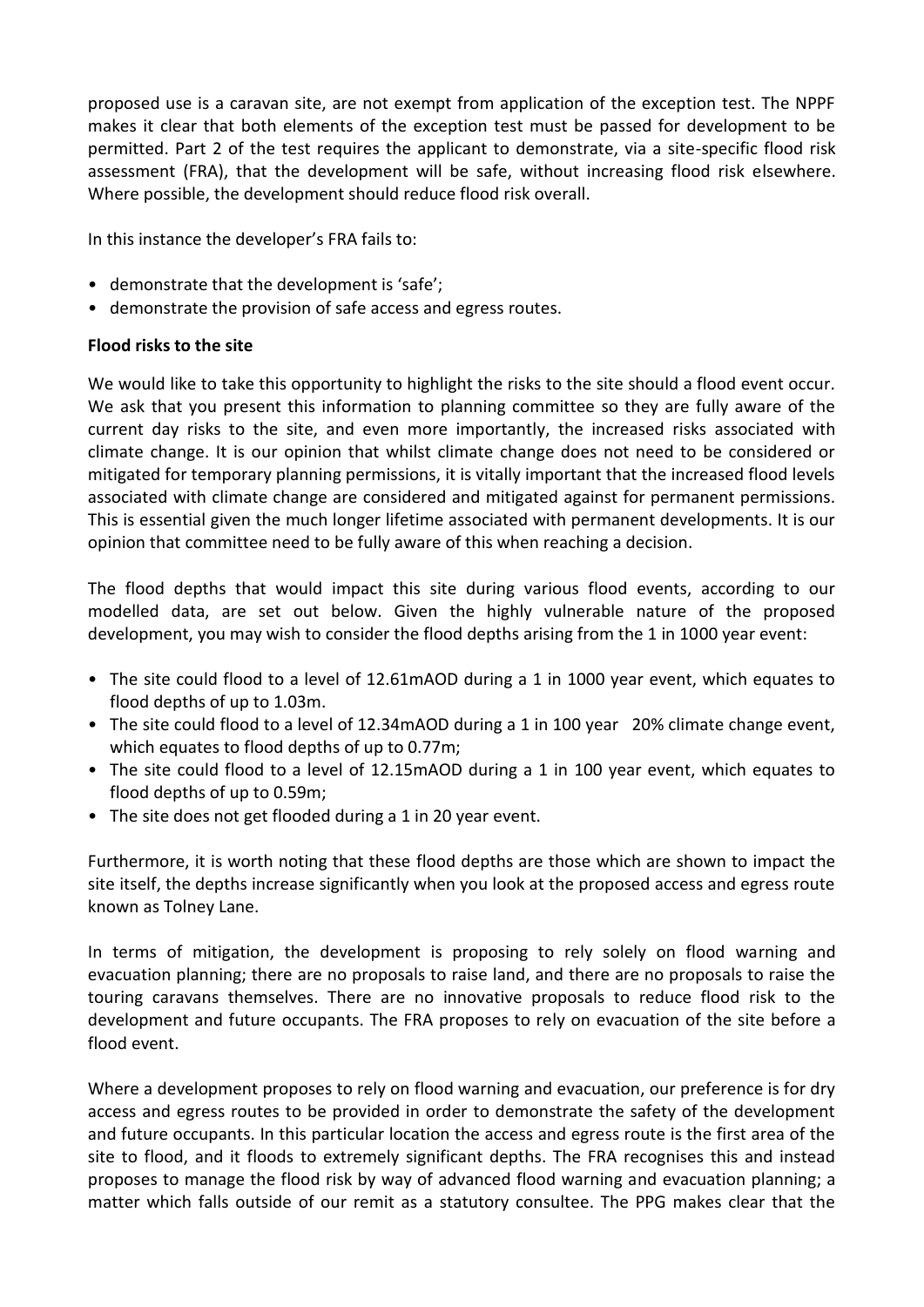Local Planning Authority are responsible for determining the adequacy of flood warning and evacuation plans, in consultation with emergency planners.

We strongly recommend that prior to determining the application, your Authority seek expert advice from the local emergency planners in order to consider whether or not the proposed flood warning and evacuation plans will demonstrate the safety of the development and future occupants over its lifetime.

### **Previous decisions**

We are mindful that a planning inspector has previously deemed temporary occupancy of this site appropriate; the inspector overruled our flood risk objection, and surprisingly deemed it appropriate to grant a temporary 5 year planning permission despite the significant flood risks to this site. The inspectors reasoning was that a temporary 5 year permission would allow the Local Plan process to develop, with the ultimate aim of identifying an alternative site of lesser flood risk to which the temporary occupants of this site could then be moved.

We have now reached the end of the 5 year permission, and an alternative site of lesser flood risk has still not been identified. We are understanding of the situation this leaves your Authority in. On the face of it, nothing has really changed since the planning inspector deemed a temporary planning permission suitable, i.e. there are still no alternative sites for gypsy and traveller provision in Newark and Sherwood, and the flood risks to the site are essentially the same as they were 5 years ago. Having considered the planning inspector's previous decision, we understand that your Authority may be minded to grant another temporary permission. Another temporary planning permission would allow your Authority to continue long term work on identifying an alternative site, or perhaps look at options to reduce the flood risks to the existing site.

Further to this we note that the planning committee, when considering the November 2018 application resolved to grant a further 3 year temporary permission. However, it is vitally important that your Authority consider the planning position that might result from the continuous granting of temporary planning permissions; whilst case law can be seen as a fluid situation, we are aware of scenarios where continuous 'temporary' permissions could result in a 'deemed permission' for permanent use. Your Authority, and planning committee, must consider this in reaching a decision re: temporary use. Our recommendation is that if you are indeed minded to approve another temporary permission, you only do so with a time limit that would prevent the use from becoming 'permanent' through case law.

### **Next steps**

Given the information set out above, we do not foresee how this application can overcome our objection; it is contrary to the NPPF at a fundamental level, and the flood risks to the site are highly significant. Whilst we are understanding of the difficult position that your Authority are in, we must act reasonably and fulfil our role as a statutory expert on flood risk.

None the less, if your Authority are minded to approve the application on a temporary basis we ask that you re-consult us and notify us of your intention to do so.

If you are minded to approve the application on a permanent basis, we must stress that we would consider instigating the call in direction as we consider the risks to this site to be too significant to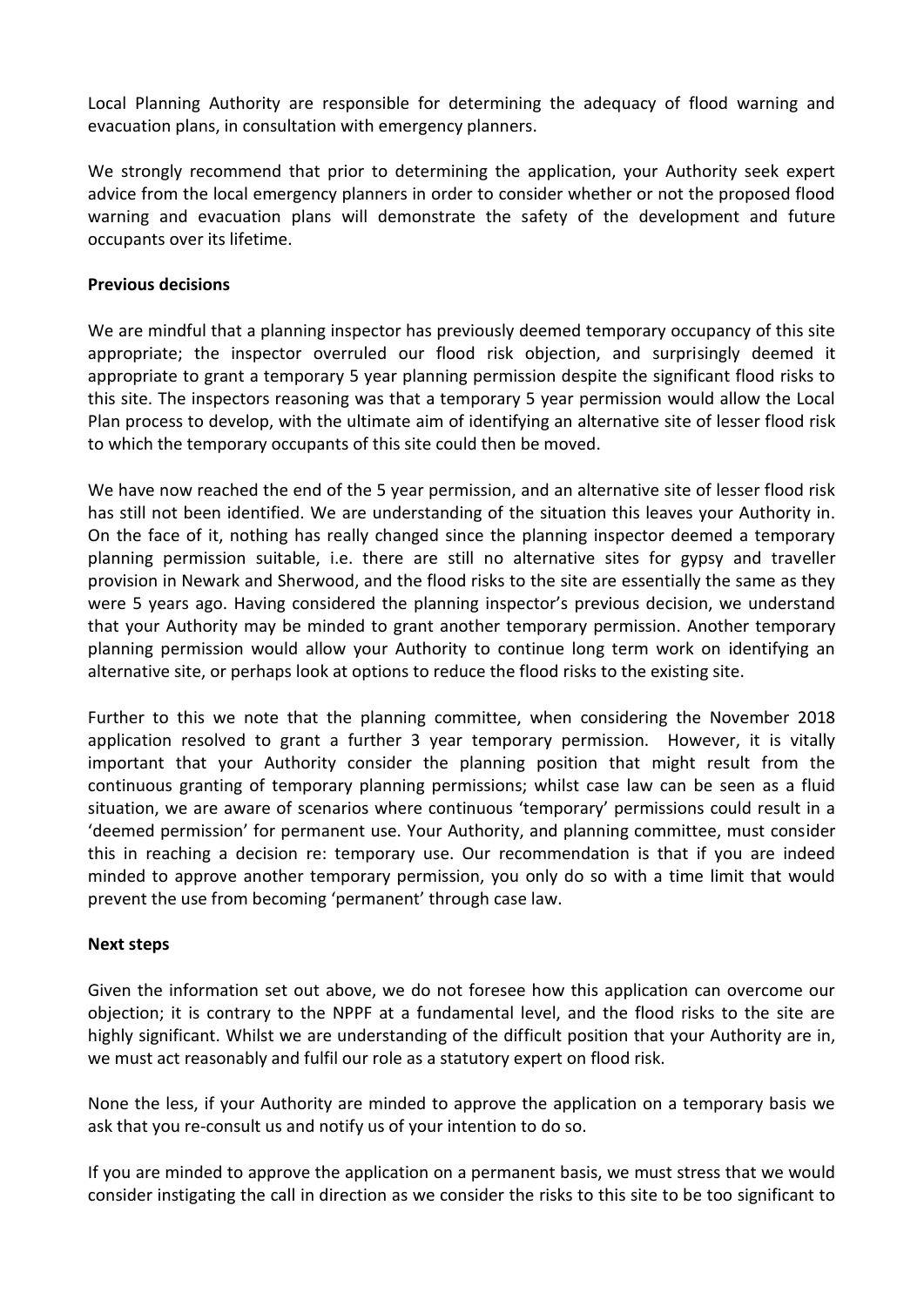allow permanent 'highly vulnerable' development to proceed, without further work to reduce flood risks to the site beforehand."

N.B. Whilst the above comments from the EA confirm that the application site is within Flood Zone 3a, the case officer sought additional clarification as it was their understanding that the majority of the site was within Flood Zone 3b. The EA have since confirmed in writing that the majority of the site is indeed within Flood Zone 3b (within the functional floodplain).

## **No representations have been received from local residents/interested parties.**

### Comments of the Business Manager

Temporary planning permission was granted for the existing use of the gypsy and traveller caravan site on 10 June 2014, following an extensive Public Inquiry. The principle of the use of the site for these purposes on a temporary basis has therefore been established.

The Inspector stated within his decision following the Public Inquiry that *"….the absence of a 5 year supply of deliverable sites for gypsy and travelers must carry weight, notwithstanding paragraph 28 of PPTS. Nevertheless, principally because of the serious flood risk, I am still not persuaded that all the material considerations justify a permanent permission. …. However, the section of the PPG concerning the use of planning conditions indicates that temporary permission may be appropriate where it is expected that the planning circumstances may change by the end of the relevant period. There is at least a realistic prospect of safer, more suitable sites being allocated through the development plan process and delivered, with planning permission, within the next 5 years. If the risks can be effectively managed and minimized over a finite and temporary period then, in the very particular circumstance of this case, the material considerations identified as weighing in favour of the development would cumulatively indicate that permission should be granted for a temporary period, notwithstanding the national and local policy objections."*

The Inspector concluded in adding to the reasons for a temporary permission that "*it still requires the occupiers to leave the appeal site at the end of the temporary period, but this is a proportionate response and interference with the residents' rights under Article 8 of the ECHR, given the legitimate objective of ensuring safety and avoiding undue additional burdens on the Council and emergency services."*

The original permission was granted following the Inspector balancing the lack of available gypsy and traveller pitches at the time of consideration against the high level of flood risk on the site. The decision was intended to cater for the applicants' immediate accommodation needs whilst allowing for the possibility of identifying other sites at lesser risk of flooding. That permission was renewed for a further 3 year temporary permission in 2018, which expires on 30 November 2021. As confirmed in the PPTS, there is no presumption that a temporary grant of planning permission should be granted permanently, and legal advice has been sought which confirms that as long as there is a good, sound reason for the continued granting of temporary permission, that this would not lead to a greater likelihood of a permanent permission being found to be more acceptable over time. However there would need to have been a material change in circumstance since the determination of the previous permissions to justify any permanent permission, and this is considered further below.

### Need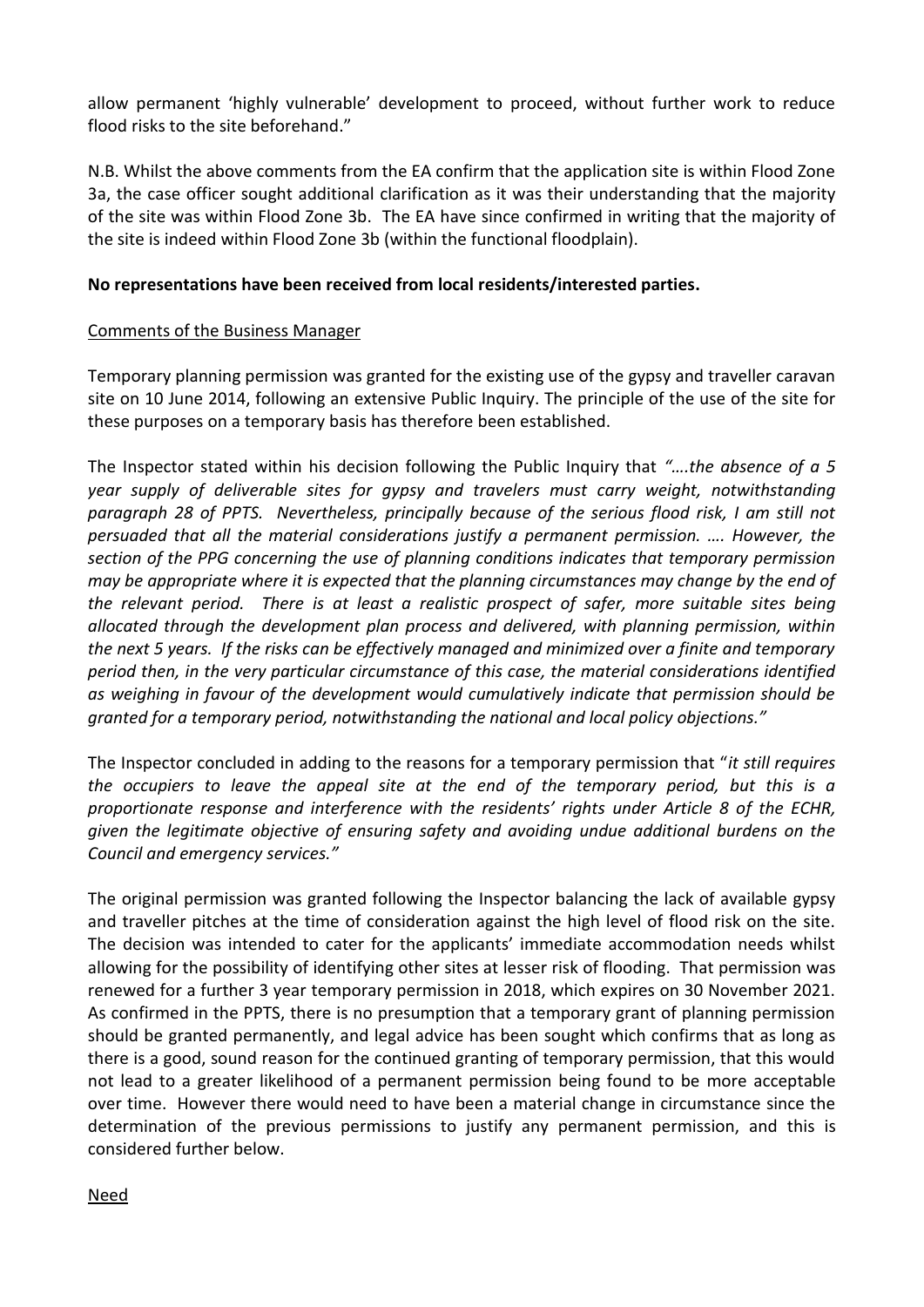The Gypsy and Traveller Accommodation Assessment demonstrates a need for 118 pitches to meet the needs of those who were established to meet the planning definition between 2013-33 (this figure rises to 169 to take account of undetermined households and those who do not meet the definition – but who may require a culturally appropriate form of accommodation). The requirement of 118 pitches forms the basis of the five year land supply test, as required as part of the PPTS. Helpfully the GTAA splits this need across 5 year tranches – with 77 pitches needing to be delivered or available within the first period (2019-24) for a five year supply to be achieved. This reflects a heavy skewing towards that first tranche – due to the need to address unauthorised and temporary development, doubling up (i.e. households lacking their own pitch) and some demographic change within that timespan (i.e. individuals who will be capable of representing a household by the time 2024 is reached).

It was considered that the recent Chestnut Lodge permission near Balderton had the effect of creating an available supply of 1 pitch towards the current five year requirement (as well as having the potential to meet a further pitch required towards the end of the plan period). The Authority however has a considerable shortfall in being able to demonstrate a five year land supply, and a sizeable overall requirement which needs to be addressed. Both the extent of the pitch requirement and the lack of a five year land supply represent significant material considerations, which should weigh heavily in the favour of the granting of permission where proposals will contribute towards supply.

The new GTAA (with a baseline of February 2019) recorded 10 pitches on the application site, with 11 households meeting the planning definition of a traveller with a further 2 households being undetermined. However, notwithstanding the results of the survey carried out as part of the GTAA in 2019, it was accepted by the Inspector in 2014 that all the then applicants met the definition and given that the permission continues to be personal to 10 named households, it is accepted that this application is being assessed on this same basis. The current need is therefore considered to be for 10 pitches. Beyond this, additional need was also identified to occur within the first and then two subsequent five year tranches in order to address the needs of planning definition households forming through demographic change.

Accordingly, the granting of permanent permission would allow for the current planning definition need, picked up as part of the GTAA to be met and contribute progress towards a five year land supply. This weighs heavily in the favour of granting permanent permission, and robust and justifiable reasons are needed to depart from a permanent approval on this basis. Officers consider, however, as did the Inspector previously that given the potential risk to people and property, flood risk has the potential to form such a reason.

### Flood Risk

The final criterion of Core Policy 5 states that 'Proposals for new pitch development on Tolney Lane will be assessed by reference to the Sequential and Exception Tests as defined in the Planning Practice Guidance. These will normally be provided temporary planning permission.' The NPPF states that local planning authorities should minimise risk by directing development away from high risk areas to those with the lowest probability of flooding. National guidance/policy relating to flood risk since 2014 has introduced new guidance in relation to climate change that increases the bar in relation to the assessment of new development. Core Policy 10 and Policy DM5 also reflects the advice on the location of development on land at risk of flooding and aims to steer new development away from areas at highest risk of flooding.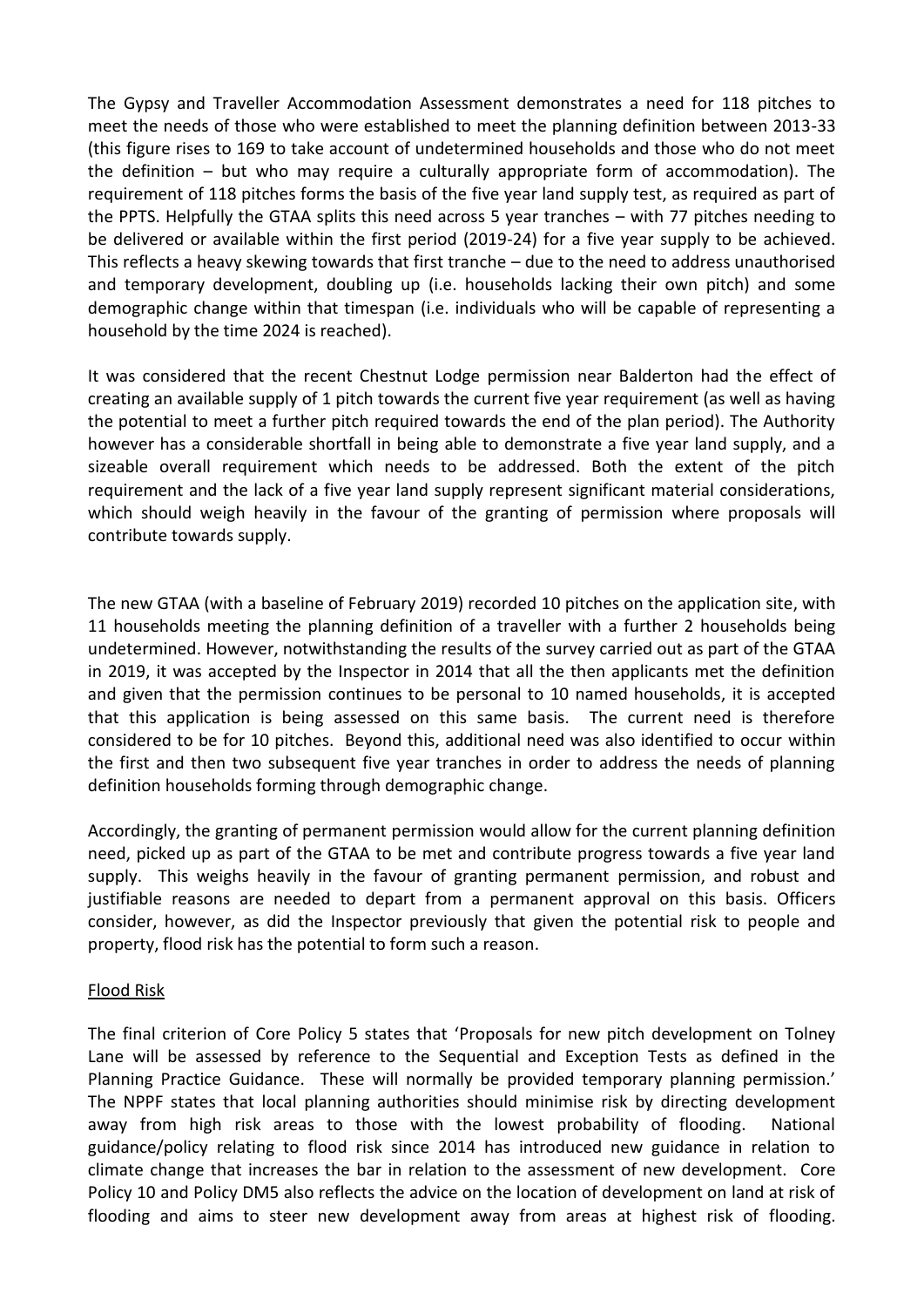Paragraph 13 (g) of the PPTS sets out a clear objective not to locate gypsy and traveller sites in areas at high risk of flooding, including functional floodplains, given the particular vulnerability of caravans.

The site is located within Flood Zone 3(b) and as such is within the functional floodplain of the River Trent, and at the highest risk of fluvial flooding, as are parts of the only access to and from it, along Tolney Lane.

Table 2 of the Planning Practice Guidance states that caravans, mobile homes and park homes intended for permanent residential use are classified as "highly vulnerable" uses. Table 3 of the Practice Guidance states that within Flood Zone 3b, highly vulnerable classification development should not be permitted. Tables 1 and 3 of the Planning Practice Guidance make it clear that this type of development is not compatible within this Flood Zone and should therefore not be permitted.

In coming to his decision in 2014, in the appeal on this site, the Inspector acknowledged that the development was contrary to local and national policies concerning flood risk such that it would represent a highly vulnerable use and therefore inappropriate development in Flood Zone 3 that should not be permitted. However, he concluded that if residents of the site could be evacuated within 8 hours of the first flood alert warning, before flood levels are likely to prevent safe evacuation from the site for the residents, then there would be no input required from the Council or emergency services, and the development need not give rise to an additional burden. (No comments have been received from the Council's Emergency Planner on this application). The Inspector concluded that the lack of a five year supply was sufficient to warrant the grant of a temporary consent, subject to managing the risk to occupants of the site through the use of very prescriptive conditions to reduce the risk and secure a site specific evacuation plan.

In considering whether it would be appropriate to permit a permanent permission, it remains the case that the majority of the site is located within Flood Zone 3b (functional floodplain) and therefore remains at high risk of flooding and as such a permanent residential caravan site represents inappropriate development in this location.

It is accepted that the granting of permanent pitches would pass the Sequential Test, as there are currently no reasonably available alternative sites at lesser risk of flooding. The NPPF and PPG clearly state that change of use applications, where the proposed use is a caravan site, are not exempt from assessment under the Exception Test and the NPPF makes it clear that both elements must be passed for development to be permitted. Paragraph 164 of the NPPF states, "To pass the exception test, it should be demonstrated that:

- a) The development would provide wider sustainability benefits to the community that outweigh the flood risk; and
- b) The development will be safe for its lifetime taking account of the vulnerability of its users, without increasing flood risk elsewhere, and, where possible, will reduce flood risk overall."

Whilst it is considered that sustainability benefits to the community could be met in this case, the proposal would fail part b, as confirmed by the comments received from the Environment Agency.

The agent continues to rely on Flood Risk Assessments that were submitted in support of the 2012 application. Both FRA's submitted were considered inadequate during the Inquiry process and do not address the Exception Test or the technical ability of the site itself to be safe for its proposed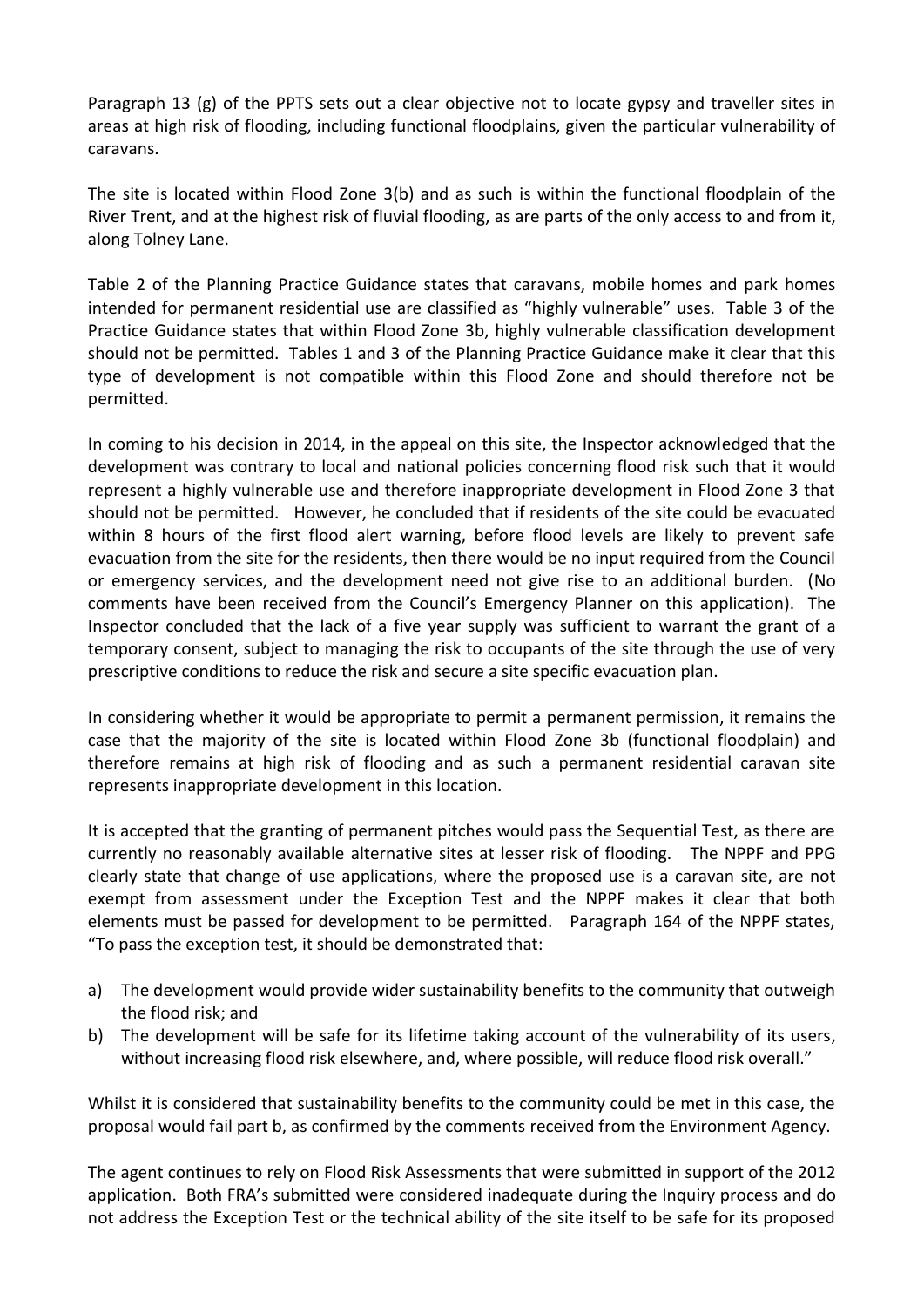use and demonstrate that it would not increase flooding elsewhere, but instead relies wholly on the requirement to evacuate the site on receipt of a Flood Alert warning from the Environment Agency prior to a flood event occurring. As such, the Environment Agency continue to object to the proposed development on the basis of the failure to pass the Exception Test.

The EA have commented previously on the appeal decision at Datchet, where the same decision was submitted in support of another application, and stated:-

"Horton Road, Datchet

- The EA's objection was solely a policy objection because of the 'highly vulnerable' development in Flood zone 3.
- The site is in both flood zones 2 and 3, so the applicant planned to raise some of the land to the flood zone 2 height, and put the caravans on the raised areas, with the finished floor levels raised further. This would mean that the caravans are a safe space during periods of flooding.
- The site had an achievable and effective floodplain compensation scheme for the proposed land raising, to replace the lost floodplain storage.
- The access road is in Flood Zone 3, there is therefore a warning and evacuation plan to evacuate the caravans in advance of flooding. This is a well-established plan with an on-site warden to manage the evacuation and receive the warnings etc."

## *Comparison with application 12/00562/FUL at Tolney Lane*

Application 12/00562/FUL (or 18/01443/FUL) at Tolney Lane has never been accompanied by an adequate Flood Risk Assessment, as quoted above in the Inspector's appeal decision, so no mitigation measures were proposed. The EA has responded with a policy objection for the same reasons as they did at the Horton Road site; a policy objection because of the PPG/NPPF. At the Horton Road appeal, the Inspector went against this policy and approved the proposal based on the 'very special circumstances' of that case (being located in Green Belt) where both local and national policy allowed for inappropriate development to be permitted where the very special circumstances justification is made. The Inspector concluded that when account was taken of all the material considerations in favour of the development, they considered them to clearly outweigh the harms identified, thereby amounting to the very special circumstances in that case. This site is not within the Green Belt and therefore 'very special circumstances' do not apply in this case.

With the Horton Road site, the caravans were high enough to be a safe refuge if for some reason a person wasn't evacuated in time, the required land raising could be effectively mitigated through a floodplain compensation scheme and EA had the assurance that there was a very robust evacuation plan, with an on-site warden. All of the above meant that the EA could be fairly assured that the occupants were likely to be safe in the event of flooding, and the scheme would not increase flood risk elsewhere.

On this site, no adequate FRA has ever been produced to demonstrate what height the caravans' finished floor levels will be compared to the flood levels, no evidence has been produced to show if there is a safe refuge on site above flood levels and no details of any floodplain compensation schemes have been submitted. In fact, the requirements set out under Conditions 5 (to removed solid boundary walls on the site and replace with post and rail fencing) and 6 (to lower the ground levels on Plot 8 to their original levels) set out by the Inspector for flood mitigation have not been complied with since their imposition in 2014. It is therefore not possible to put aside the in principle policy objection on flood risk grounds because no other acceptable forms of mitigation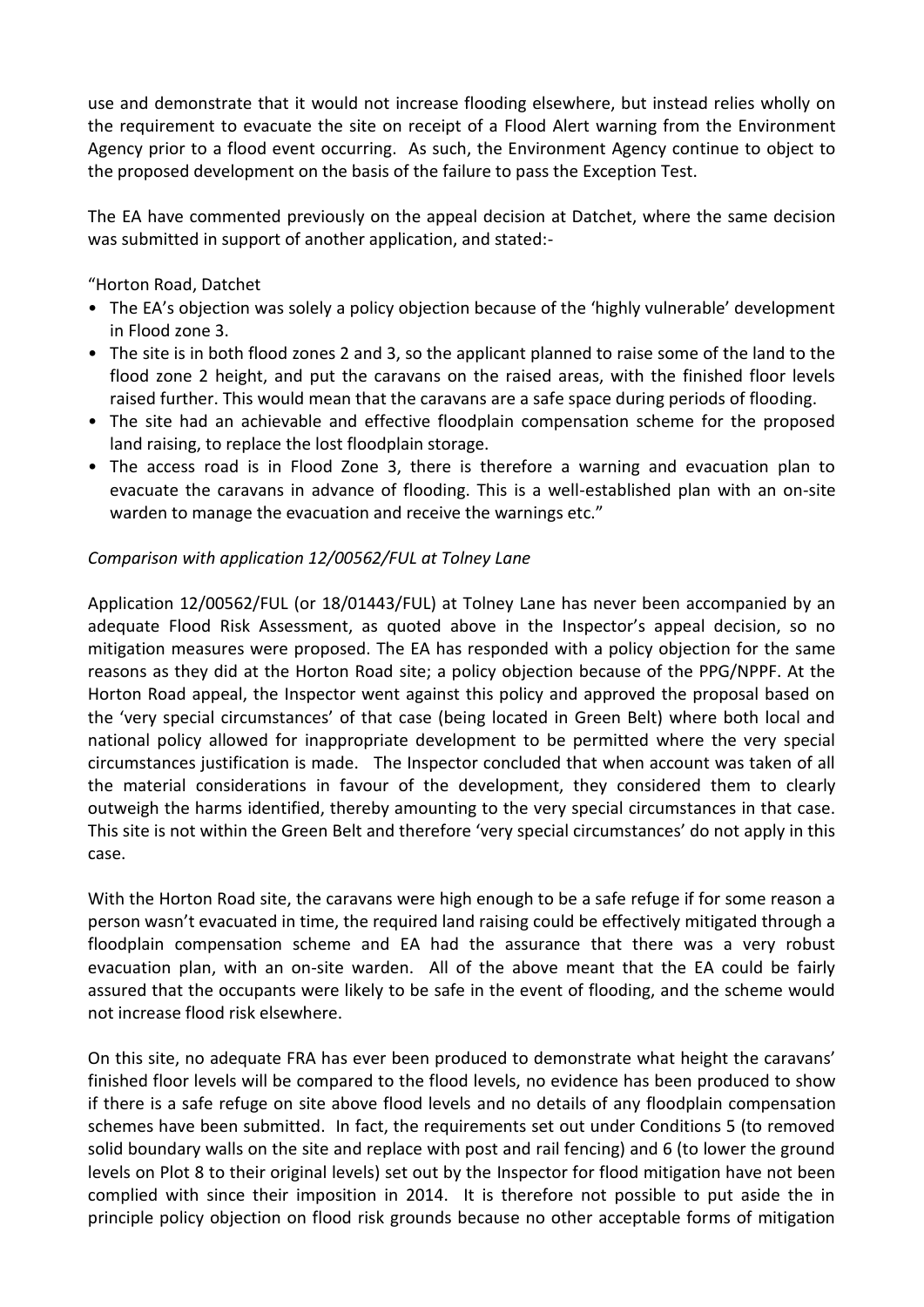can be provided in this case to demonstrate that the occupants of the site would be safe from flooding, nor that flood risk would not be increased elsewhere. Looking at the flood levels in the Tolney Lane area, the EA suspect that flood levels are higher than those at Horton Road, although they don't have any figures for Horton Road to compare.

As such, the submitted appeal decision at Datchet can be given little weight in the consideration of this application, as the weight to be given to different material planning considerations will differ on different sites and the flood risk issues in particular are clearly materially different and cannot be compared, in any event.

It is therefore considered that the proposal continues to be contrary to the NPPF (and its PPG), Core Policies 5 and 10 of the Core Strategy and Policy DM5 of the Allocations and Development Management DPD as well as the guidance within the NPPF, PPG and PPTS.

Flood risk therefore continues to weigh significantly against the proposal for a permanent permission and this is considered further within the Conclusion and Planning Balance set out below.

## Other Matters

The remaining material planning considerations – impact on the open countryside, the site's relative close proximity to Newark Urban Area and its facilities and services, ecology, trees and hedgerows, highway safety and residential amenity, remain unchanged from the previously considered application and as such do not require further consideration in this instance. The Gypsy and Traveller status of the occupants of the site have already been established through past applications. For information, the full officer report from the previous 2018 application can be viewed by clicking on the link attached to the Background Papers listed at the end of this report.

### Conclusion and Planning Balance

Both the extent of future pitch requirements identified by the GTAA and level of shortfall towards a five year land supply are acknowledged, and weigh heavily in favour of granting permanent consent.

Crucially, however, the purpose of the temporary consent was to allow time for the Authority to conclude production of its new GTAA, establishing the level of need, and to formulate a strategy towards site allocation to ensure that those needs can be met; whilst simultaneously allowing the immediate accommodation needs of the applicants to be met. The temporary consent does not expire until the 30th November 2021, and so there remains a limited level of time until this is reached. Production of the new GTAA has been concluded, and progress towards a detailed site allocation strategy has been made  $-$  to the extent that public consultation commenced this summer. Whilst it is too early in the process to afford meaningful weight to the emerging Amended Allocations & Development Management DPD, it sets out a clear position around what sites located on Tolney Lane will be potentially considered for allocation to meet their future needs, and how planning issues in the area will be managed in the future. This position is one which would not support the allocation of land that is within functional floodplain or unless flood risk is reduced via provision of flood resilient access to Great North Road. Green Park's location within functional floodplain would be unaffected by provision of road improvements.

Flood risk, therefore represents a significant material consideration against the granting of a permanent consent, and one which is not considered to have the potential to outweigh matters of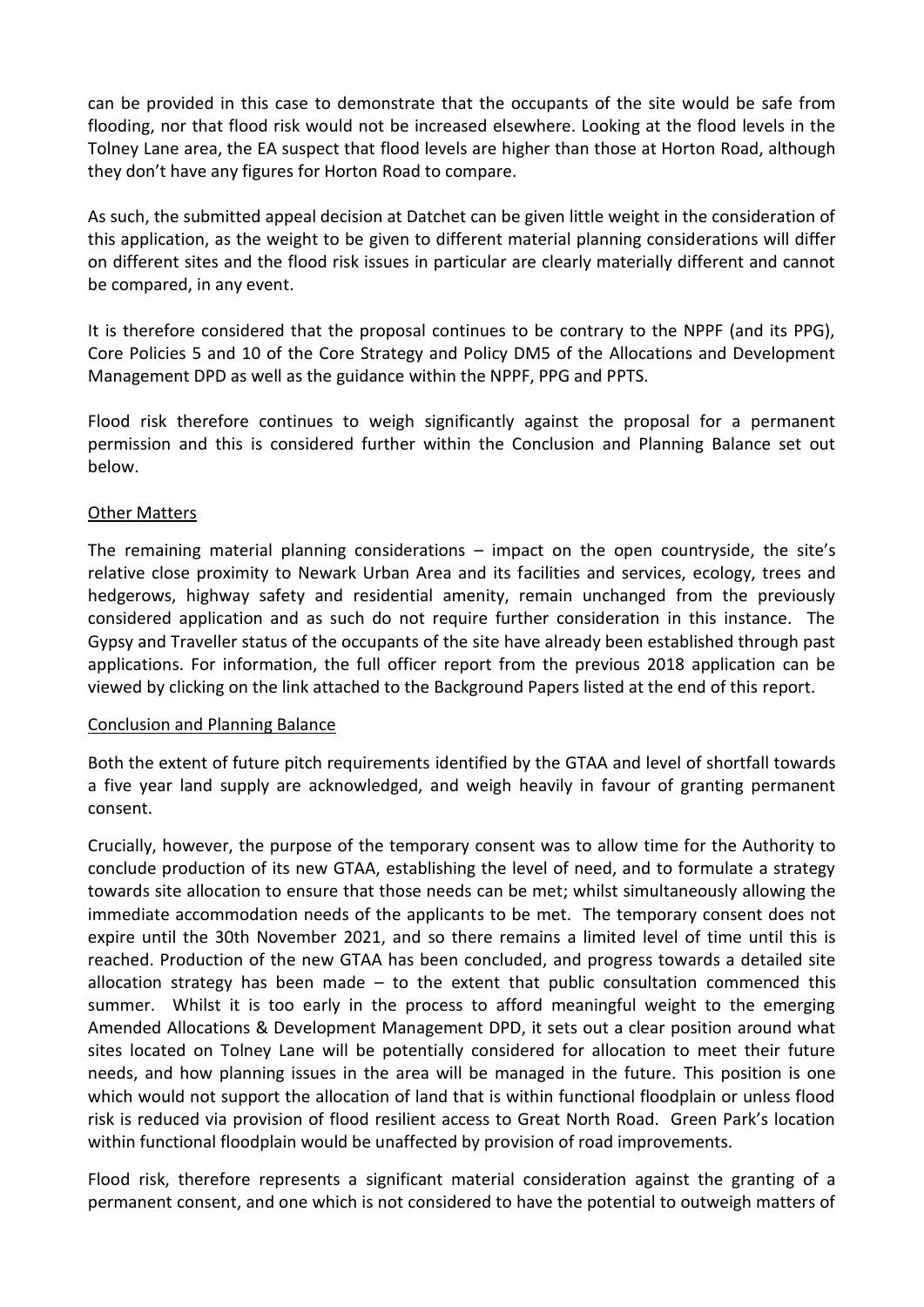supply; particularly given the potential risk to people and property within the functional floodplain.

In allowing the appeal decision at this site (for touring caravans that would evacuate the site at the Environment Agency's flood warning as is set out within this proposal), the Inspector considered that that whilst Gypsy and Traveller development would usually be inappropriate in a high risk Flood Zone, balanced against all the other considerations that weighed positively including significant unmet need, a temporary permission was appropriate in that instance. Indeed, the reasoning behind the Inspector's granting of a temporary consent continue to remain valid at this time. This decision was reflected in the previous granting of a temporary permission for 3 years on the previous approval granted on this site. It is concluded therefore that there has been little material change to planning considerations since that decision was reached.

The continued policy and technical objection from the Environment Agency, in this regard, is also clear and unambiguous. It is therefore considered that the established need set out in the recent GTAA publication does not in itself tip the balance sufficiently in support of a permanent permission on this site by outweighing the harm and risk to occupants of this type of development being situated within unsustainable locations such as the highest flood risk zone (the functional floodplain) of the River Trent.

Notwithstanding the failure to pass the second part of the Exception Test, there is the precedent where previous permissions have accepted application of a temporary mitigation strategy - and so there can be no issue with this being repeated on this site in November when the current temporary permission expires. Progress towards the identification of land elsewhere in and around the Newark Urban Area is being made through the Plan Review, and will provide an option for the occupants to meet their accommodation needs in a location at lesser flood risk. The current timetable anticipates Examination of the Submission Amended Allocations & Development Management DPD will occur in June 2022, receipt of the final Inspector's report in December 2022 and Adoption of the DPD in February 2023. As such, an extension of the existing temporary permission for a further two years on this site may be **is** considered appropriate in assessing any renewal of the temporary consent later this year.

However, it remains the case that the granting of a permanent permission cannot be supported, **however it would be appropriate to grant permission on a temporary basis to enable the Council to assess site allocations for gypsy/travellers, which the applicant has agreed to**.

## **RECOMMENDATION**

# **That planning permission is approved subject to the following conditions:**

01

The use hereby permitted shall be carried on only by the following and their resident dependents:

- Steven and/or Cherylanne Coates;
- Adam and/or Florence Gray
- Zadie Wilson (soon to be Knowles) and/or Joe Knowles
- Danny and/or Marie Knowles
- Richard and/or Theresa Calladine
- Edward and/or Margaret Biddle
- Steven and/or Toni Coates and Peter Jones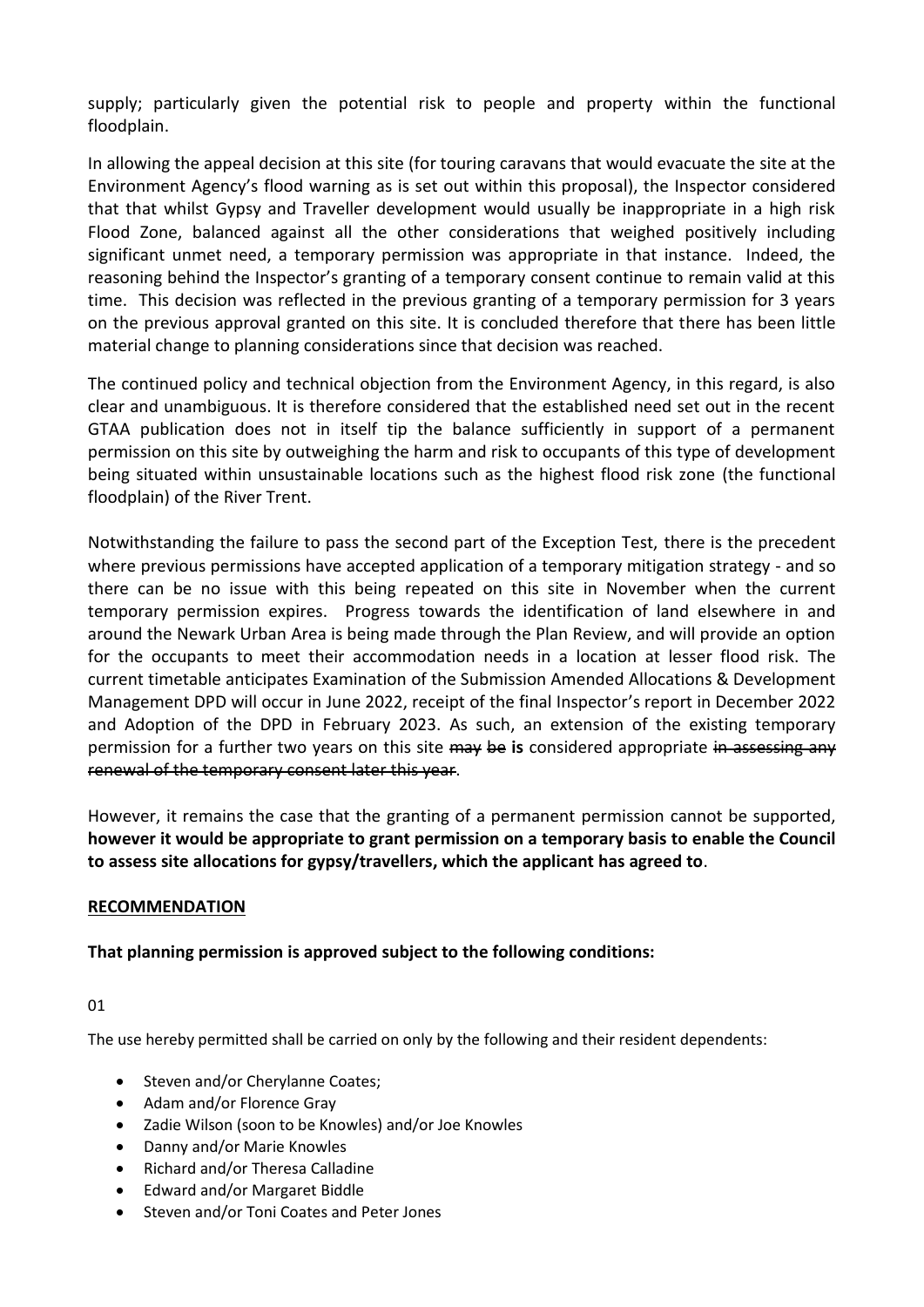- Amos and/or Jaqueline Smith
- John and/or Kathy Hearne
- Susie and/or Billy Wiltshire

And shall be for a limited period being the period up to 30 November 2023, or the period during which the land is occupied by them, whichever is the shorter. When the land ceases to be occupied by those named in this condition 1, or on 30 November 2023, whichever shall first occur, the use hereby permitted shall cease and all caravans, materials and equipment brought on to the land, or works undertaken to it in connection with the use shall be removed and the land restored to its condition before the development took place in accordance with a scheme approved under condition 7 hereof.

Reason:

In the recognition of the current need for gypsy and traveller sites within the District and to allow for further assessment of alternative sites to meet this need including sites at less risk of flooding in accordance with the aims of Core Policy 10 of the Newark and Sherwood Amended Core Strategy (March 2019).

#### $02$

No more than 20 caravans, as defined in the Caravan Sites and Control of Development Act 1960 and the Caravan Sites Act 1968, of which none shall be a static caravan, shall be stationed on the site at any time.

#### Reason:

In order to define the permission and protect the appearance of the wider area in accordance with the aims of Core Policy 13 of the Newark and Sherwood Amended Core Strategy (March 2019) and Policy DM5 of the Newark and Sherwood Allocations and Development Management DPD (July 2013).

03

No commercial or industrial activities shall take place on this site, including the storage of materials associated with a business.

Reason:

In the interests of the appearance of the surrounding area and the amenities of surrounding land uses in accordance with the aims of Core Policies 5 and 13 of the Newark and Sherwood Amended Core Strategy (March 2019) and Policy DM5 of the Newark and Sherwood Allocations and Development Management DPD (July 2013).

04

No vehicles over 3.5 tonnes shall be stationed, parked or stored on this site.

### Reason:

In the interests of the appearance of the surrounding area and the amenities of surrounding land uses in accordance with the aims of Core Policies 5 and 13 of the Newark and Sherwood Amended Core Strategy (March 2019) and Policy DM5 of the Newark and Sherwood Allocations and Development Management DPD (July 2013).

### 05

Within 3 months of the date of this permission, all of the solid walls and close boarded fences erected on the site shall be demolished and the resultant debris removed from the site and those walls and fences shall be replaced with post and rail fences, all in accordance with the plan showing the layout of the site received by the Council on 5 April 2012, but that providing where that plan indicates a "new wall" at the access to the site, that shall also be a post and rail fence.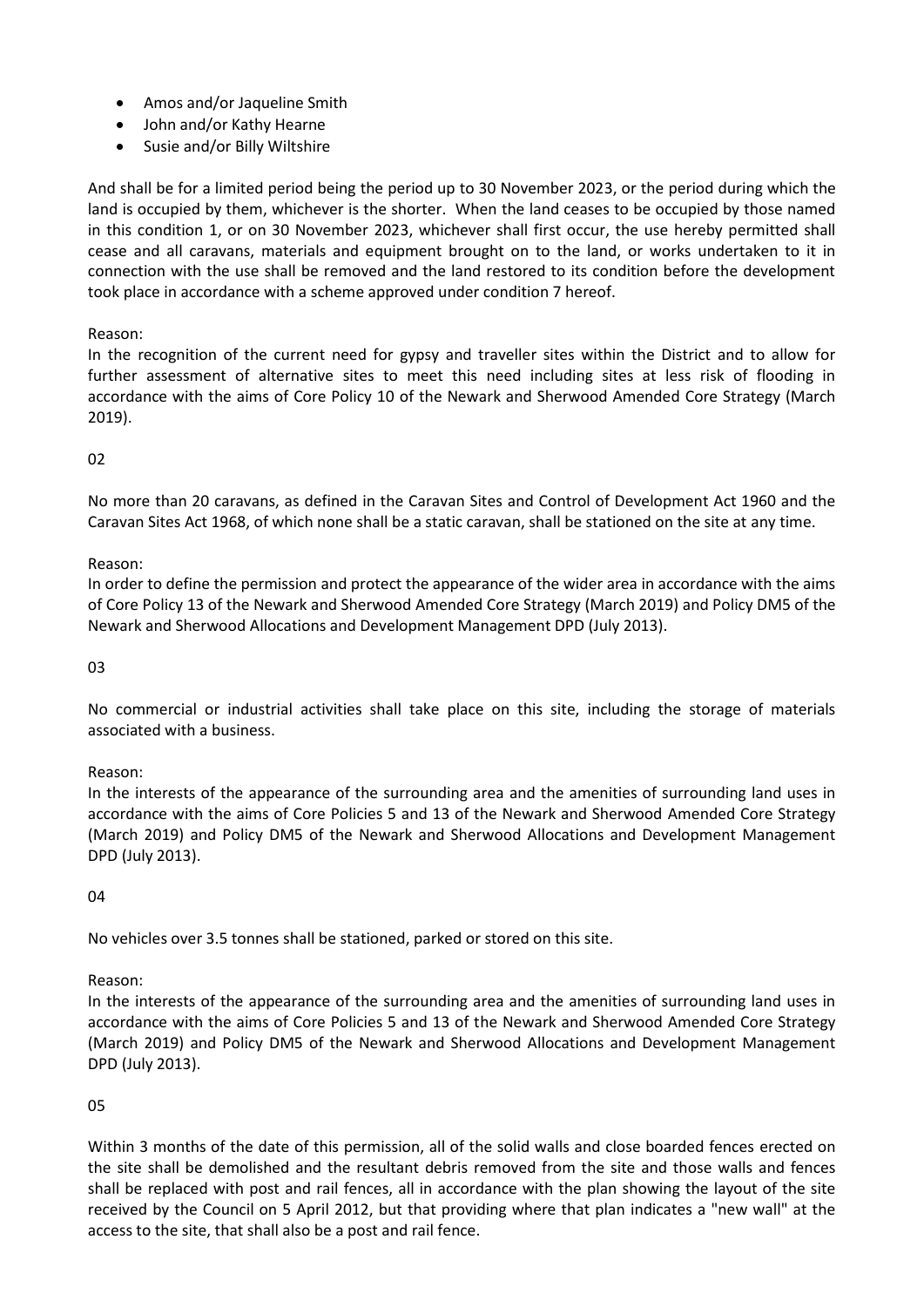#### Reason:

In the interests of reducing flood risk in accordance with the aims of Core Policies 5 and 10 of the Newark and Sherwood Amended Core Strategy (March 2019) and Policy DM5 of the Newark and Sherwood Allocations and Development Management DPD (July 2013).

#### 06

Within 3 months of the date of this permission, the ground level within Pitch 8, which is identified on the plan showing the layout of the site received by the Council on 5 April 2012, shall be reduced so that, at the south-western boundary of Pitch 8, corresponds with the unaltered ground level on the other side of the south-western boundary fence, so that in all other respects, the ground level within Pitch 8 is no higher than the levels indicated for that area on Site Levels Drawing No 1636.A.2 received by the Council on 5 April 2012. All resultant materials shall be removed from the site.

#### Reason:

In the interests of reducing flood risk in accordance with the aims of Core Policies 5 and 10 of the Newark and Sherwood Amended Core Strategy (March 2019) and Policy DM5 of the Newark and Sherwood Allocations and Development Management DPD (July 2013).

### 07

The scheme for the restoration of the site to its condition before the development took place, as shown on the submitted and approved on Drawing No 1636.A.3 dated July 2014, shall be carried out and completed in accordance with the stated timetable. At the end of the period for which planning permission is granted for the use, or the vacation of the site, whichever is the sooner, the site shall be restored in accordance with the approved drawing and the approved timetable.

### Reason:

In order to protect the long term appearance of the area in accordance with the aims of Core Policy 13 of the Newark and Sherwood Amended Core Strategy (March 2019) and Policy DM5 of the Newark and Sherwood Allocations and Development Management DPD (July 2013).

#### 08

The use hereby permitted shall cease and all caravans, equipment and materials brought onto the land for the purposes of such use shall be removed within 6 months of the date of any failure to meet any one of the requirements set out in (i) to (vii) below:

- (i) Within 28 days of the date of this permission, each of the residents named in condition 1 hereof (hereafter referred to as the residents) shall (a) register with the Environment Agency's Floodline Warnings Direct Service (hereafter referred to as the Flood Warning Service which expression shall include any replacement for that Service provided by the Environment Agency); and (b) provide the local planning authority with confirmation from the Environment Agency that they have done so;
- (ii) Each of the residents shall maintain their registration with the Flood Warning Service (or any replacement service) throughout the life of this permission and shall provide the local planning authority with further confirmation from the Environment Agency that they are registered within 28 days of each of the following: (a) the second anniversary of the date of this permission; and (b) any written request from the local planning authority for such confirmation;
- (iii) Each of the residents shall notify the Local Planning Authority in writing of the locations to which they could evacuate in the event of a Flood Alert, together with their current telephone contact details within 28 days of each of the following: (a) the date of this permission; (b) the second anniversary of the date of this permission; and (c) any written request from the local planning authority for such details;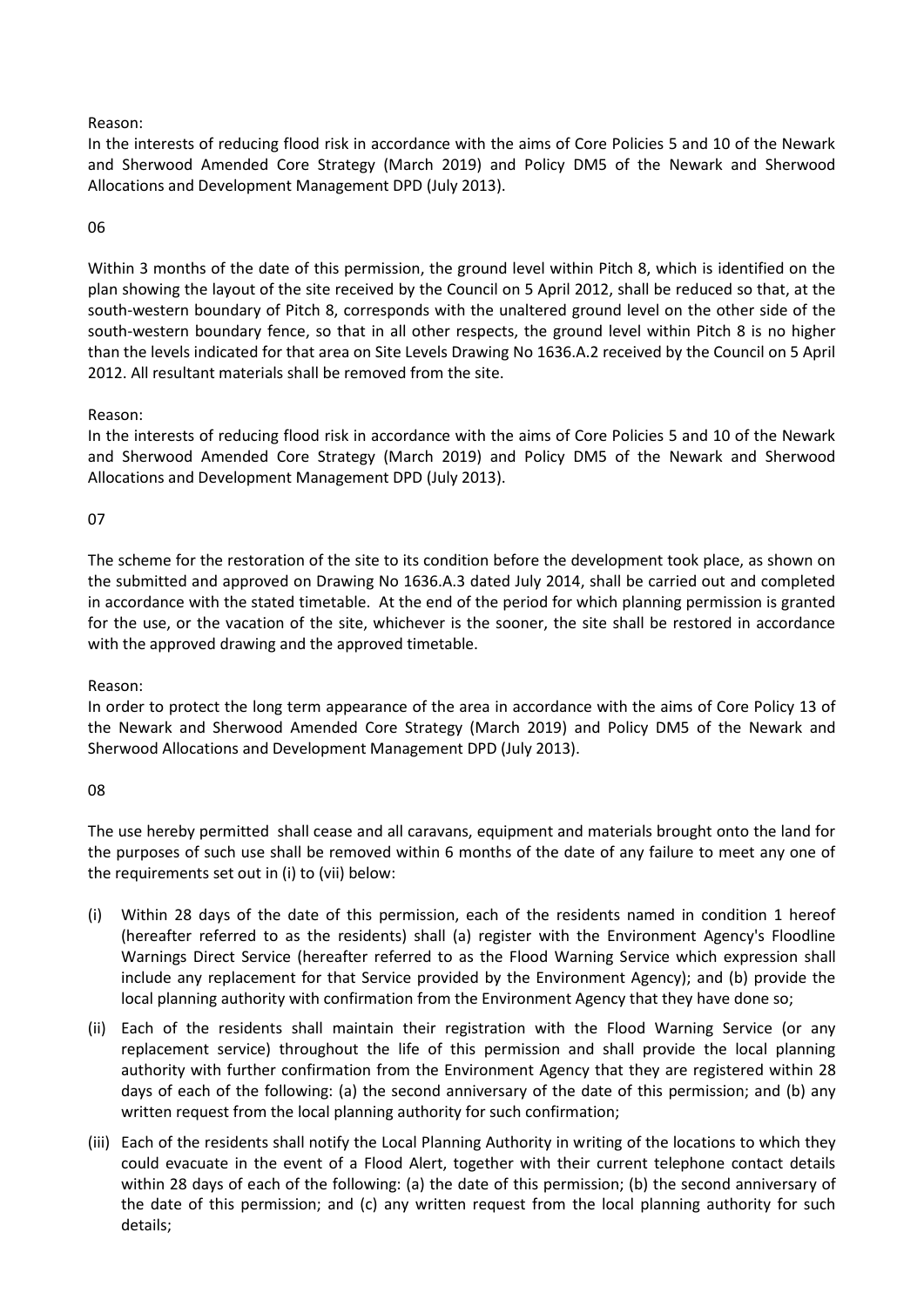- (iv) Throughout the life of this permission, no less than 3 of the residents shall be nominated as Flood Wardens for the site. Details of the nominated Flood Wardens including names and telephone numbers shall be provided within 28 days of the date of this permission to the Local Planning Authority. Thereafter, the names and telephone numbers of the Flood Wardens shall be confirmed in writing to the Local Planning Authority within 28 days of each of the following: (a) any change to the identity of any of the nominated Flood Wardens; (b) the second anniversary of the date of this permission; and (c) any written request from the local planning authority for such details;
- (v) Within 8 hours of a Flood Alert, this being the first alert issued through the Flood Warning Service, all of the residents will evacuate the site, bringing all caravans and vehicles with them;
- (vi) Within 10 hours of a Flood Alert the Flood Wardens, or any one of them, will confirm to the Local Planning Authority that all of the residents have evacuated the site; and
- (vii) None of the residents shall return to the site until notice is issued through the Flood Warning Service that the Flood Alert is at an end and the all clear has been given.

#### Reason:

In the interests of reducing flood risk in accordance with the aims of Core Policies 5 and 10 of the Newark and Sherwood Amended Core Strategy (March 2019) and Policy DM5 of the Newark and Sherwood Allocations and Development Management DPD (July 2013).

### Notes to Applicant

01

This application has been the subject of discussions during the application process to ensure that the proposal is acceptable. The District Planning Authority has accordingly worked positively and pro-actively, seeking solutions to problems arising in coming to its decision. This is fully in accordance with Town and Country Planning (Development Management Procedure) Order 2010 (as amended).

### Background Papers

Application case file.

Link to Committee Report for application 18/01443/FUL – [https://publicaccess.newark-sherwooddc.gov.uk/online](https://publicaccess.newark-sherwooddc.gov.uk/online-applications/files/461DBB74E8E93E1ECADF1FB2362BD61C/pdf/18_01443_FUL-COMMITTEE_REPORT-925151.pdf)[applications/files/461DBB74E8E93E1ECADF1FB2362BD61C/pdf/18\\_01443\\_FUL-COMMITTEE\\_REPORT-](https://publicaccess.newark-sherwooddc.gov.uk/online-applications/files/461DBB74E8E93E1ECADF1FB2362BD61C/pdf/18_01443_FUL-COMMITTEE_REPORT-925151.pdf)[925151.pdf](https://publicaccess.newark-sherwooddc.gov.uk/online-applications/files/461DBB74E8E93E1ECADF1FB2362BD61C/pdf/18_01443_FUL-COMMITTEE_REPORT-925151.pdf)

Link to appeal decision from Horton Road, Datchet [https://publicaccess.newark-sherwooddc.gov.uk/online](https://publicaccess.newark-sherwooddc.gov.uk/online-applications/files/FF1957075D103CBBADBA7C6A5EC5E615/pdf/21_00891_S73-COPY_OF_APPEAL_DECISION_FROM_DATCHET-1221221.pdf)[applications/files/FF1957075D103CBBADBA7C6A5EC5E615/pdf/21\\_00891\\_S73-](https://publicaccess.newark-sherwooddc.gov.uk/online-applications/files/FF1957075D103CBBADBA7C6A5EC5E615/pdf/21_00891_S73-COPY_OF_APPEAL_DECISION_FROM_DATCHET-1221221.pdf) [COPY\\_OF\\_APPEAL\\_DECISION\\_FROM\\_DATCHET-1221221.pdf](https://publicaccess.newark-sherwooddc.gov.uk/online-applications/files/FF1957075D103CBBADBA7C6A5EC5E615/pdf/21_00891_S73-COPY_OF_APPEAL_DECISION_FROM_DATCHET-1221221.pdf)

For further information, please contact Julia Lockwood on ext 5902.

All submission documents relating to this planning application can be found on the following websit[e www.newark-sherwooddc.gov.uk.](http://www.newark-sherwooddc.gov.uk/)

# **Lisa Hughes Business Manager – Planning Development**